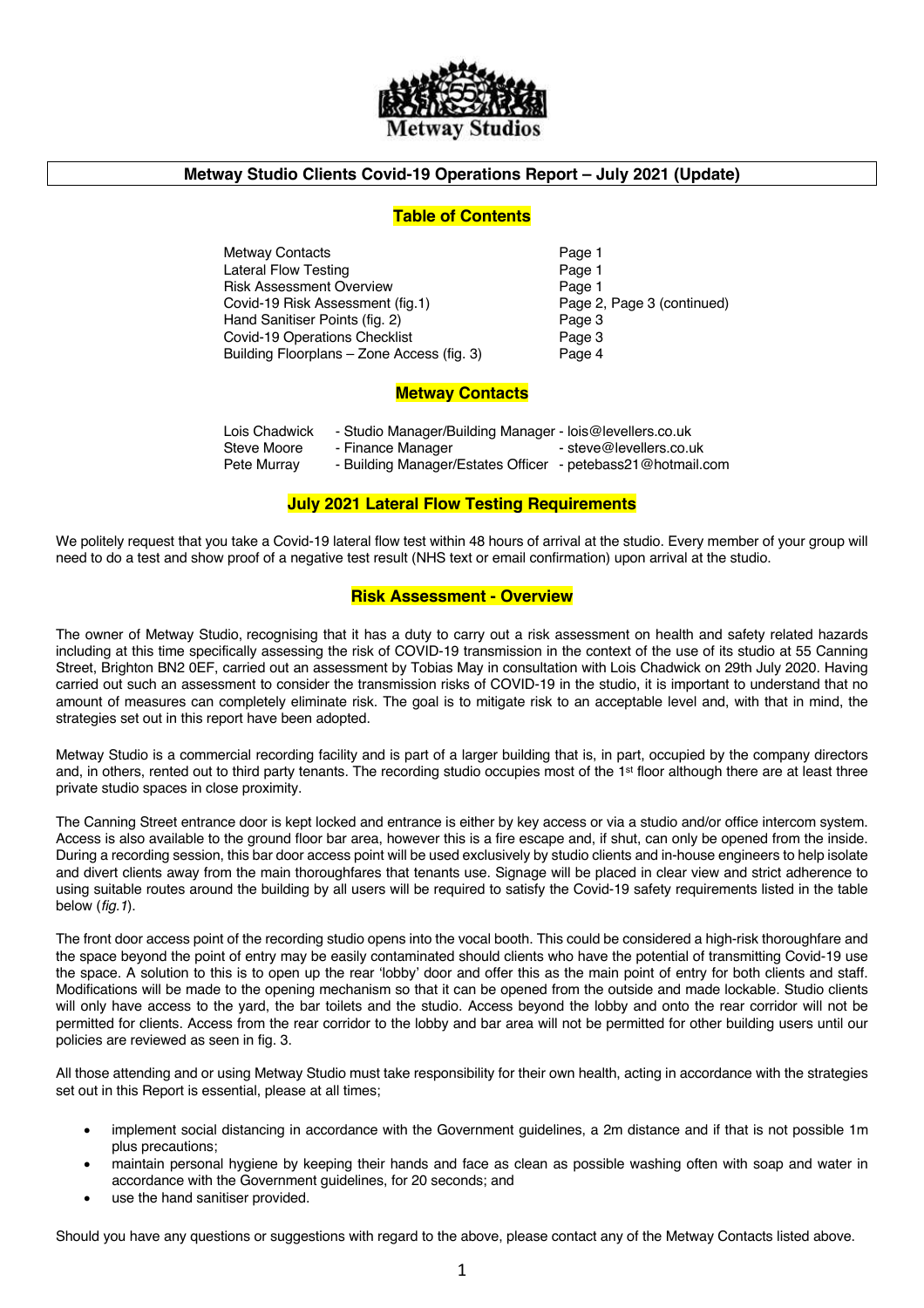

# **Fig. 1 - Risk Assessment, Strategies and Responsibilities**

|   | <b>Risk</b>                                         | <b>Strategies</b>                                                                                                                                                                                                                                                                                                                                                                                                                                                                                                                                                                                                                                                                                                                                                                                                                                                                                                                                                                                                                                                                                                                                                                                                                                                                                                                                                                                                                                                                                                                                                                                                                                                                                                                                                                                                              | <b>Responsibility</b>                                                                                                                                                                            |  |
|---|-----------------------------------------------------|--------------------------------------------------------------------------------------------------------------------------------------------------------------------------------------------------------------------------------------------------------------------------------------------------------------------------------------------------------------------------------------------------------------------------------------------------------------------------------------------------------------------------------------------------------------------------------------------------------------------------------------------------------------------------------------------------------------------------------------------------------------------------------------------------------------------------------------------------------------------------------------------------------------------------------------------------------------------------------------------------------------------------------------------------------------------------------------------------------------------------------------------------------------------------------------------------------------------------------------------------------------------------------------------------------------------------------------------------------------------------------------------------------------------------------------------------------------------------------------------------------------------------------------------------------------------------------------------------------------------------------------------------------------------------------------------------------------------------------------------------------------------------------------------------------------------------------|--------------------------------------------------------------------------------------------------------------------------------------------------------------------------------------------------|--|
| 1 | Direct person-to-person<br>transmission of Covid-19 | Keep number of people attending sessions to a minimum<br>$\bullet$<br>Only one session per day so facilitate sufficient overnight cleaning of<br>$\bullet$<br>equipment<br>Move access to the studio to the rear lobby push-bar door to avoid<br>clients and staff having to pass through a potentially contaminated<br>vocal booth<br>Practice good hand hygiene - regular use of sanitiser, provided at<br>$\bullet$<br>entry & exit points (fig. 2) and washing of hands regularly<br>Take temperatures of all visitors to the studio $-37.7$ degrees<br>centigrade or below is safe<br>Face masks to be worn at all times in the control room<br>$\bullet$<br>PPE to be made available to clients and staff by the studio<br>$\bullet$<br>2m distancing to be observed and marked out with floor tape where<br>$\bullet$<br>appropriate<br>Clients are not be within 2m of control room equipment and<br>engineering workspace<br>No brass or woodwind instruments to be played on the premises<br>Live room backline setups designed around separate 'zones' to<br>$\bullet$<br>promote separation of performers<br>Vocalists to be recorded in self-contained booth<br>$\bullet$<br>Restrict control room recording and no singing out loud or brass/wind<br>$\bullet$<br>instruments in the control room<br>Close communal areas (kitchen, bar) for all (fig. 3)<br>$\bullet$<br>Restrict access to studio, rear lobby, bar, kitchen and toilets for other<br>$\bullet$<br>Metway tenants for the duration of a studio booking<br>Encourage session and backline setups that are without clients<br>$\bullet$<br>present where possible<br>Consider staggered breaks for sessional staff and clients<br>Leave the vicinity of the Metway property to smoke<br>One-in, one-out policy when using the toilet<br>$\bullet$ | Comms from<br>$\bullet$<br>directors, office<br>management<br><b>Building</b><br>$\bullet$<br>manager/estates<br>officer<br>Outlined in PDF<br>$\bullet$<br>safety guidelines<br>sent to clients |  |
| 2 | Surface contact<br>transmission of Covid-19         | Microphones, stands and cables may not be touched by anyone other<br>$\bullet$<br>than sessional staff<br>Vocal microphones to be used, cleaned with 70%+ alcohol and used<br>on rotation to avoid consecutive clients using the same vocal<br>microphone. A microphone and pop screen usage record will be filled<br>in at the end of every session by the engineer on duty<br>No brass or woodwind instruments to be played on the premises<br>Use of disposable foam coverings for end-address vocal microphones<br>e.g. Shure SM58<br>Comprehensive clearing and cleaning of all workspaces/ surfaces and<br>removal of waste at the end of each day<br>Full deep clean of the vocal booth when appropriate at the end of a<br>vocal session or before the next booking by engineer on duty and/or<br>estates officer.<br>Restrict access to toilet and washroom areas to a one-in, one-out<br>system. Hand sanitiser to be made available in this area<br>No shared consumables like food, drinking containers, storage<br>cupboards, kettles, coffee machines or fridges<br>No alcohol<br>Single-use cups and safe, appropriate disposal after use                                                                                                                                                                                                                                                                                                                                                                                                                                                                                                                                                                                                                                                                       | Comms from<br>$\bullet$<br>directors, office<br>management<br><b>Building</b><br>$\bullet$<br>manager/estates<br>officer<br>Outlined in PDF<br>$\bullet$<br>safety guidelines<br>sent to clients |  |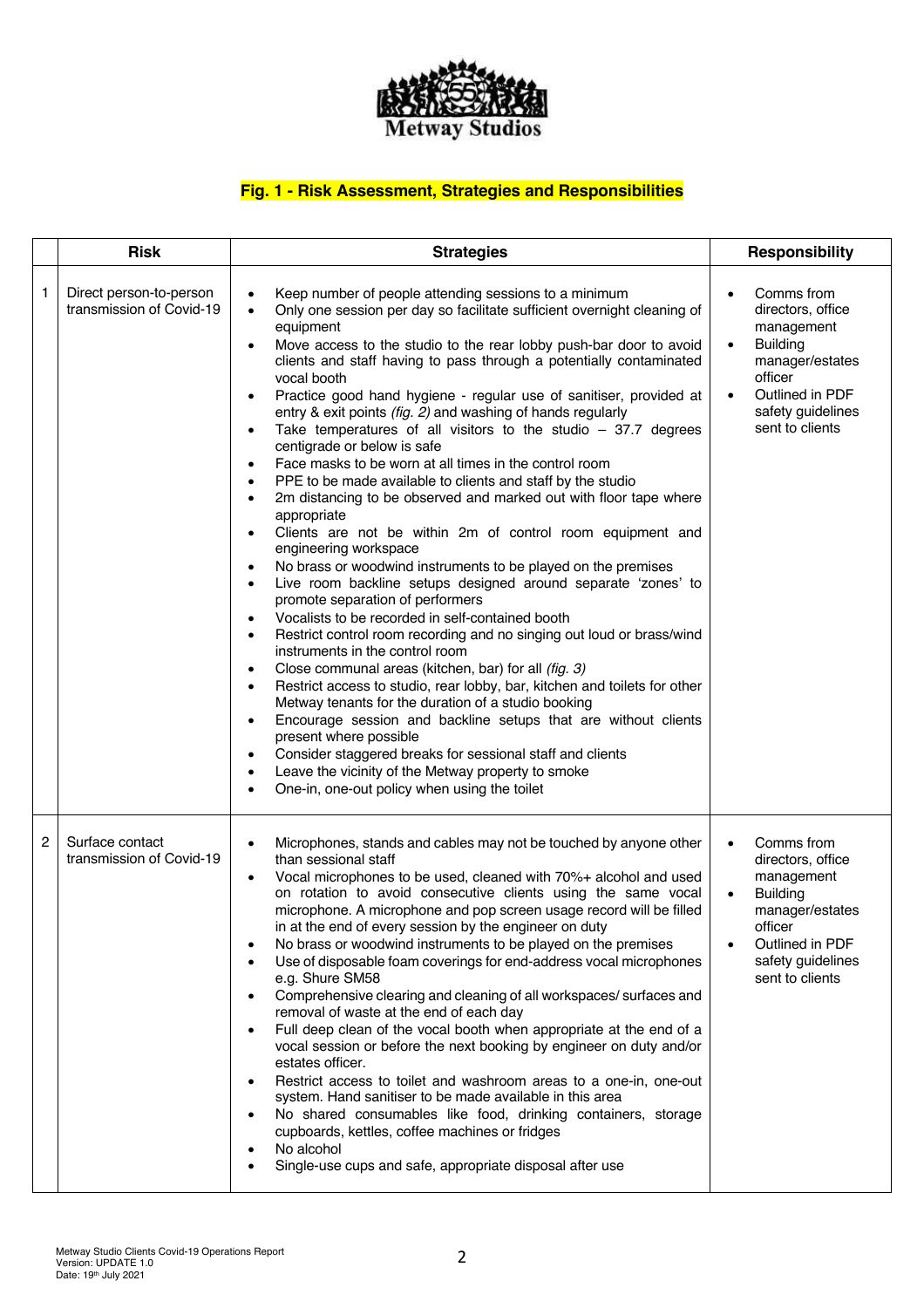

| 3 | Non-compliance to<br>Covid-19 safety<br>quidance | Suitable signage and marking out of floor areas where appropriate<br>٠<br>Communicating policies to clients and staff well in advance,<br>particularly around food and drink consumption, PPE and social<br>distancing<br>Contact details taken for all parties present<br>٠<br>PDF guidelines made available upon enquiry, booking and a printed<br>$\bullet$<br>out, laminated version to be placed in accessible locations within the<br>studio complex. Clients asked to read fully and sign an operations<br>safety checklist declaration.<br>Sessional staff (engineer on duty) to phone clients ahead of a booking<br>to run through changes brought about by Covid-19 guidelines<br>Client obligation to inform building manager and/or estates officer of<br>٠<br>any Covid-19-related symptoms (a high temperature, a new, constant<br>cough, a loss or change in sense of smell and/or taste) arising during<br>the course of a working day for staff and visitors |  | Comms from<br>directors, office<br>management<br><b>Building</b><br>manager/estates<br>officer<br>Outlined in PDF<br>safety guidelines<br>sent to clients |
|---|--------------------------------------------------|-------------------------------------------------------------------------------------------------------------------------------------------------------------------------------------------------------------------------------------------------------------------------------------------------------------------------------------------------------------------------------------------------------------------------------------------------------------------------------------------------------------------------------------------------------------------------------------------------------------------------------------------------------------------------------------------------------------------------------------------------------------------------------------------------------------------------------------------------------------------------------------------------------------------------------------------------------------------------------|--|-----------------------------------------------------------------------------------------------------------------------------------------------------------|
|---|--------------------------------------------------|-------------------------------------------------------------------------------------------------------------------------------------------------------------------------------------------------------------------------------------------------------------------------------------------------------------------------------------------------------------------------------------------------------------------------------------------------------------------------------------------------------------------------------------------------------------------------------------------------------------------------------------------------------------------------------------------------------------------------------------------------------------------------------------------------------------------------------------------------------------------------------------------------------------------------------------------------------------------------------|--|-----------------------------------------------------------------------------------------------------------------------------------------------------------|

### **Fig. 2 – Hand Sanitiser Points**

- 1. Ground floor bar entrance<br>2. Ground floor toilet
- 2. Ground floor toilet<br>3. 1<sup>st</sup> floor studio loun
- 1<sup>st</sup> floor studio lounge
- 4. 1st floor studio control room
- 5. 1st floor studio live room

## **Covid-19 Operations Checklist:**

- **Hand hygiene** please wash hands regularly and always make a note of your nearest hand sanitiser point
- **Face masks/coverings** please have them available for working in close proximity with others
- **Temperature reading** please allow your engineer to take a record of your temperature upon entry to the studio
- **Social distancing**  please maintain a 2m distance away from others where possible
- **Clear your waste regularly**  please dispose of your waste according to the systems in place at the studio
- **Don't refrigerate** please refrain from using the studio fridge during your session
- **Bin your cups** please use disposable utensils and drinking containers where possible
- **Make yourself known** please leave contact details and sign our declaration form upon arrival at the studio
- **Leave the vicinity of the Metway property to smoke** please exit through the main gates when smoking
- **Please don't prop doors open** your engineer will answer the doorbell downstairs to let you in and out
- **One in, one out when using the toilet –** please check that the toilet area is unoccupied before you enter
- **Stay in your building zones**  please stay out of the red zones as per fig. 3 (page 4)
- **No brass or woodwind** please refrain from playing brass or woodwind instruments on the premises
- **Tell us if you or any of your fellow band members are feeling unwell**  please contact us (page 1)
- **Report others**  if you see others failing to adhere to the guidelines, please let your engineer know
- **Keep us informed** please tell your engineer if you feel there are shortfalls in our Covid-19 safety provisions